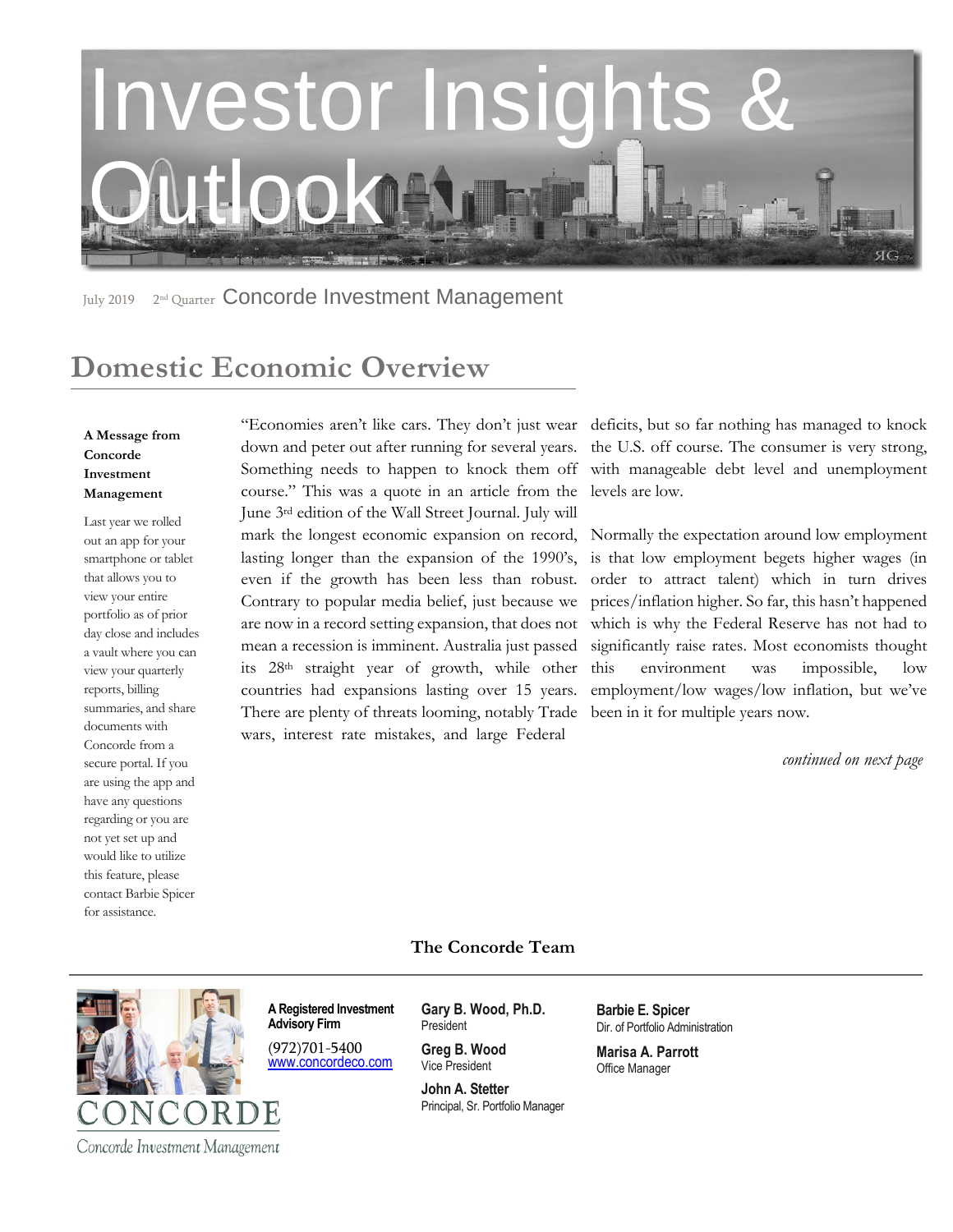# **Domestic Economic Overview (continued)**

3.2% growth in Q1, in part due to the inventory build that enhanced Q1. Earnings are not discussed in this section other than to say some companies have reported Q2 earnings and on their calls made various statements implying the same story; they were prepared for a trade war impacts to their business but those effects never showed. Every discussion of the trade war is connected to the

The GDP growth in Q2 will be slower than the President's reelection chances. Meaning as long as the economy is doing well, the President's reelection chances are higher. We expect the President believes this which is why we expect a trade deal to be reached with enough time to see benefit in the economic activity of the U.S. prior to the election. That would equate to a Q4 2019 or Q1 2020 deal.

### **International Economic Overview**

Global economic activity continues to grow however the International Monetary Fund trimmed its forecast based on U.S.-China trade war concerns, the impending Brexit date on Halloween (along with Boris Johnson being the new Prime Minister), and low inflation. 2019 growth is expected to come in at 3.2%, which is slightly lower than predicted in April and .3% lower than at the start of the year.

In May, China and the U.S. hiked tariffs on billions of dollars worth of each other's goods at the drop of a hat. The market had anticipated a deal being closed in Q2 and prior to a meeting in Washington D.C., the President raised tariffs and claimed the Chinese changed deal terms at the last minute. Economic impact, outside of tariffs, are starting to show their effect in China. Companies have begun to move their supply chains out of China or are outright demanding their Chinese suppliers absorb the tariff impacts. The percentage of China-leaving businesses surveyed by quality control and supply

chain auditor QIMA was 80% for American companies and 67% for those based in the European Union.

QIMA has more than just anecdotal evidence. Demand for their China-based audits dropped by 13% as mainland manufacturers are either losing their foreign clients faster due to costs associated with tariffs or are relocating part of their manufacturing out of China to avoid those tariffs. As we've wrote in the past, we believe the U.S. is better suited to handle a longer term conflict and has the correct motivations in getting a deal in place that is measurable and enforceable. The forced intellectual property transfer/theft is unacceptable. It's also the Chinese business model, which makes getting a deal done difficult. We mentioned in the last letter that we think a deal gets done this year and still feel that is most likely. If this trade war is impacting economic activity, it is only temporary until a deal gets done. Meaning, any temporary lag in economic growth should show up after a deal gets done.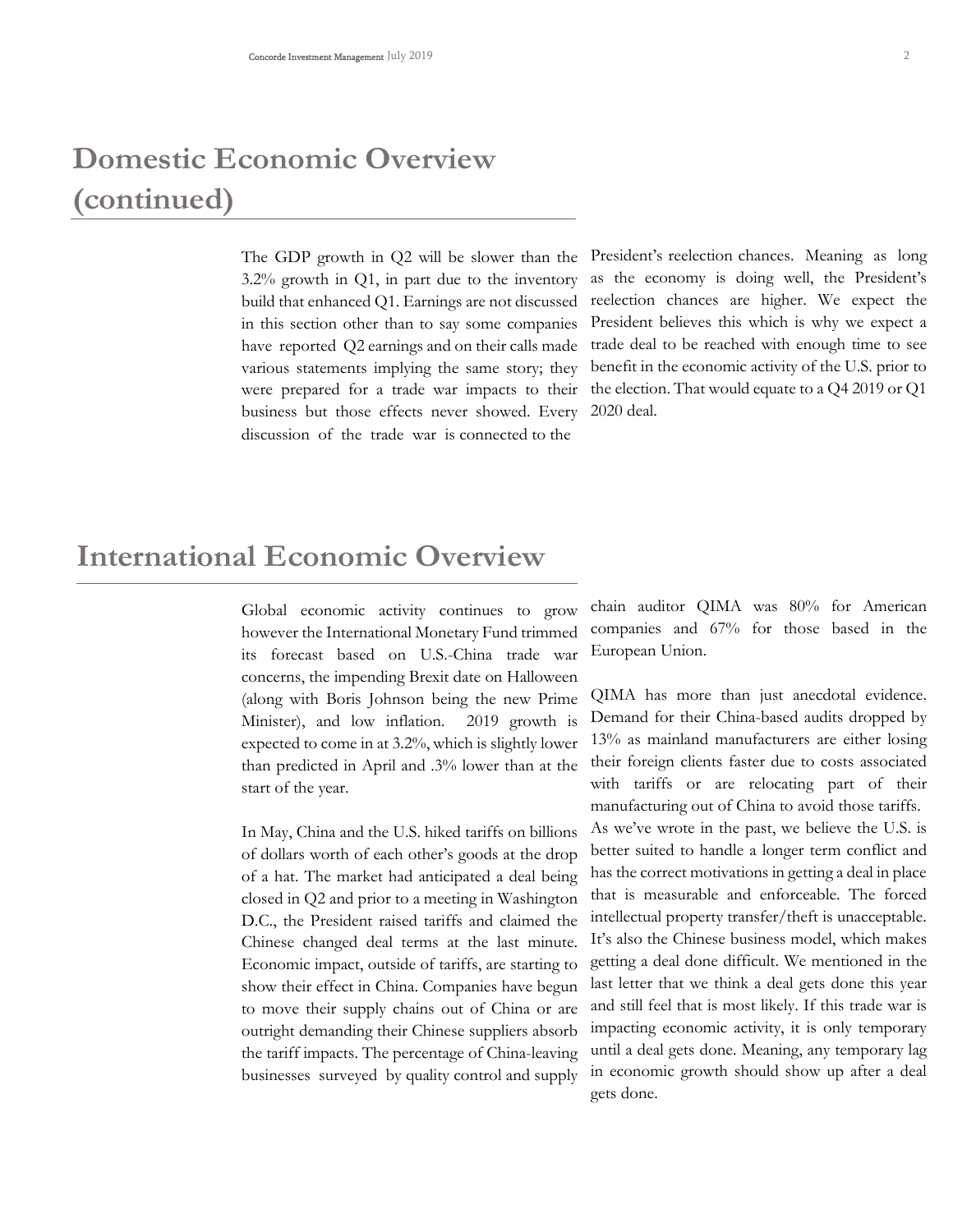### **Fixed Income**

Despite generally encouraging domestic economic and corporate results during the quarter, yields on most fixed income securities fell which helped to add to total return gains for the year to date. The factors that continue to outweigh continued economic growth regarding lower yields include declining inflation expectations and the competing yields on major international sovereign bonds. Declining domestic inflation expectations, which have dropped from around 2.2% in mid-2018 to 1.7% at 6/30/19, are a concern for the Federal Reserve and is a primary reason why expectations are for a cut in rates for the balance of 2019 versus increases that were expected 6-9 months ago. Regarding competition from foreign government bonds, please see the table below for examples of choices that global investors have in 10-year maturity instruments.

Although the obvious attention grabbers are the negative yields in Germany, The Netherlands, Japan, and Switzerland, the yield that we highlight is the 2.26% for Greek 10-year government

bonds. Although conditions are somewhat improved from the dire conditions earlier in the decade, it seems shocking that those bonds trade only 20 basis points greater than U.S. 10-year notes even with the long-term fiscal issues that we face. These Greek sovereign issues traded as high as 15% in 2015. An analysis of these various sovereign yields tends to support the logic of lower yields at least for the short term.

During the quarter most corporate and municipal yields dropped along with Treasuries, producing good total returns. Looking forward, the risks appear greatest for corporates if the economy performs below expectations over the next year (credit spreads would likely widen) and for Treasury securities if the economy and/or inflation trend higher than expected (yields would likely head higher). Continued slow growth, the most likely scenario, would not generate any additional capital gains for most fixed income securities and earning the coupon payment would be a reasonable expectation.

| 10-Year Government Bond Yields @ 06/30/2019 |          |             |          |
|---------------------------------------------|----------|-------------|----------|
| <b>United States</b>                        | $2.01\%$ | Netherlands | $-0.13%$ |
| Canada                                      | $1.58\%$ | Greece      | $2.26\%$ |
| Germany                                     | $-0.25%$ | Switzerland | $-0.58%$ |
| U.K.                                        | $0.79\%$ | Japan       | $-0.13%$ |
| Italy                                       | $1.64\%$ | Australia   | $1.45\%$ |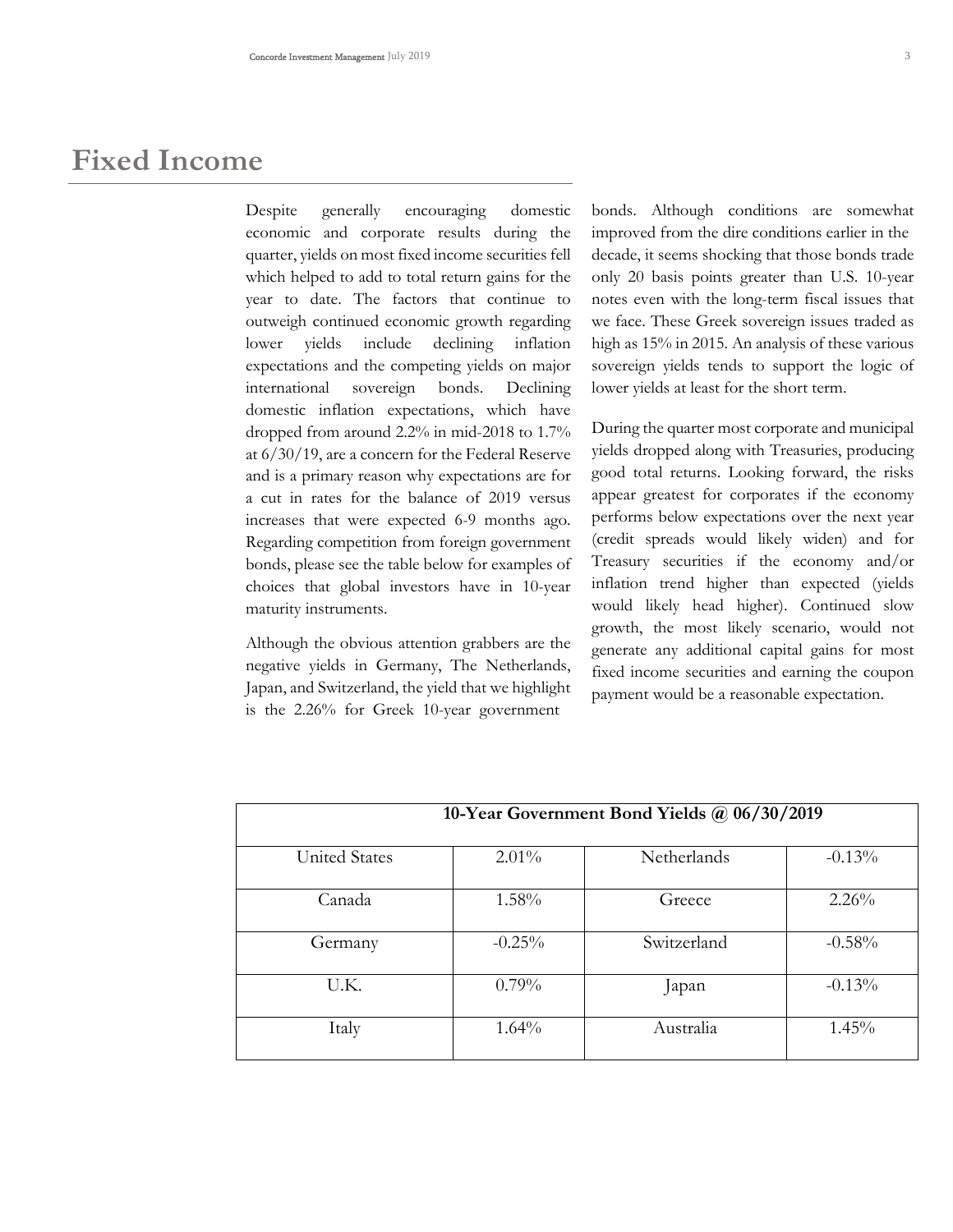### **Equity Markets**

Domestic equity markets added to the strong recovery in the first quarter, increasing 1-5% depending on market capitalization and investing style. Generally, growth-oriented stocks outperformed value stocks and larger cap companies rose more than small cap stocks. Internationally, most developed market indices also gained although with a wide variety of returns. Broad emerging market indices including China were flat to down, although the Russian and Brazilian markets rallied strongly in U.S. dollar terms. For the quarter, two sectors which primarily include value stocks, financials and materials, posted the strongest returns among the eleven S&P groups. Likely supporting the continued uptrend were modestly positive macroeconomic results and individual corporate earnings results. Although expectations for the full year are less than the tax rate induced results in 2018, growth is likely to be positive. Interest rates should support a stabilizing single-family housing market and lower Treasury bond levels also will have a positive impact on corporate valuations.

With that said, clearly the uncertainty caused by global trade negotiations and the economic weakness in parts of Asia and developed Europe are significant threats even to continued slow growth. Although there is increasing commentary regarding current valuations as compared to the tech / media / telecommunications bubble and bust of 1998- 2002, broad statistical analysis including earnings multiples, dividend yields, and ten-year Treasury yields lead us to conclude that the peak in 2000 is not comparable to current markets. Certainly, there are always individual extreme valuations, but collectively medium to large public companies are reasonably valued assuming continued very modest growth and even if bond rates move higher to some degree, say 3-3.50% for 10-year Treasuries. With the clear outperformance of growth over value-oriented stocks since the current bull market began in March 2009, weakness and volatility may present the opportunity for a reversal in that trend. We are finding select long term value investments, particularly in industrials, energy, media and healthcare.

#### **Important Disclaimers**

This material is for informational purposes only and is an overview of the capital markets and is intended for educational and illustrative purposes only. It is not designed to cover every aspect of the markets and is not intended to be used as a general guide to investing or as a source of any specific investment recommendation. This document does not constitute an offer, solicitation or recommendation to sell or an offer to buy any securities, investment products or investment advisory services or to participate in any trading strategy.